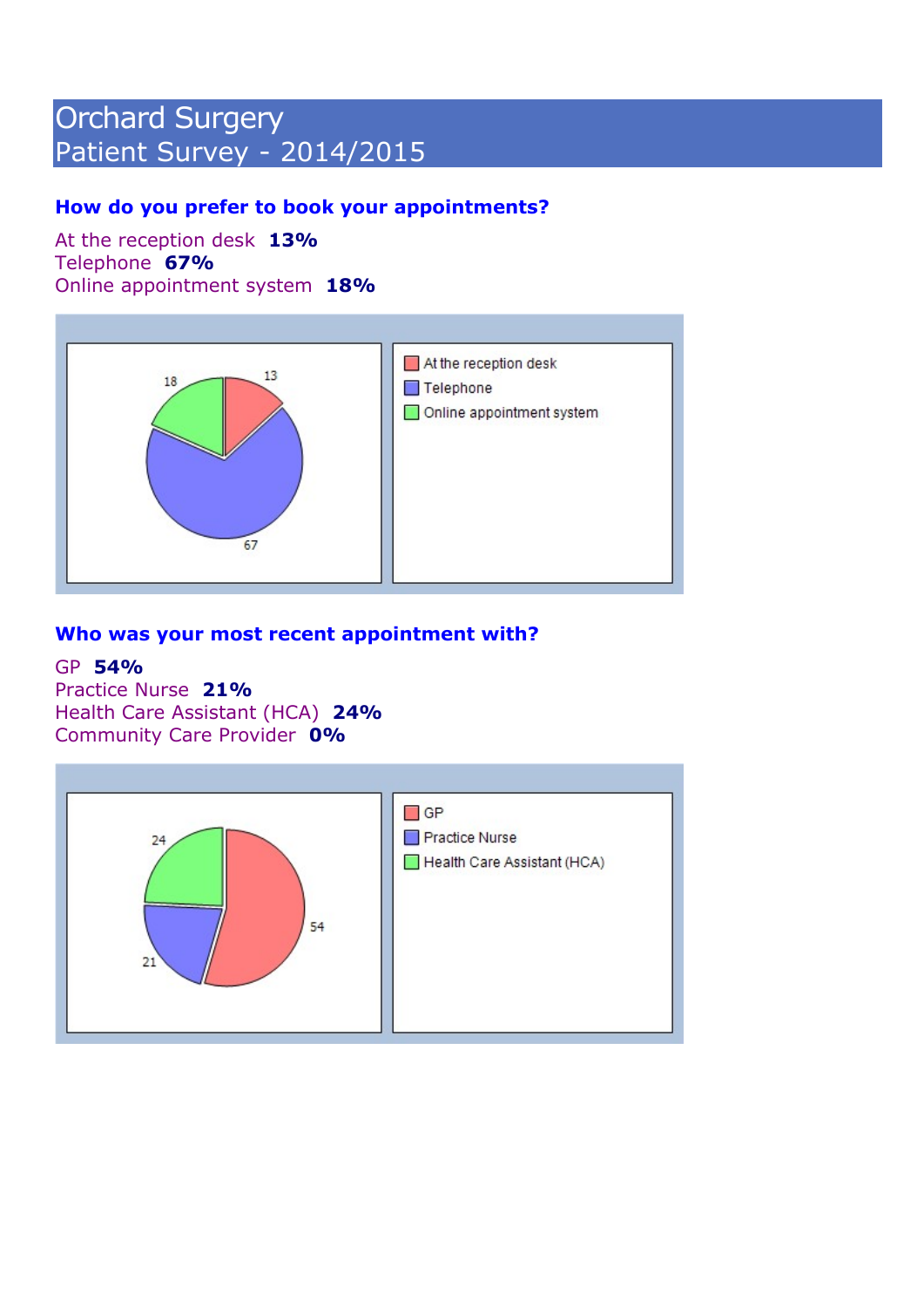## How satisfied were you with the result of the consultation?

Extremely satisfied 62% Very satisfied 32% Satisfied 2% Mosty satisfied 2% Unsatisfied 0%



We strive to provide a high standard of community care to all our patients. This includes District Nurses, Community Matrons, Occupational Therapists and Physiotherapists; to what standard do you feel we achieve this?

Extremely high standard 29% High standard 24% Good standard 27% Reasonable standard 2% Poor standard 2% No response 16%

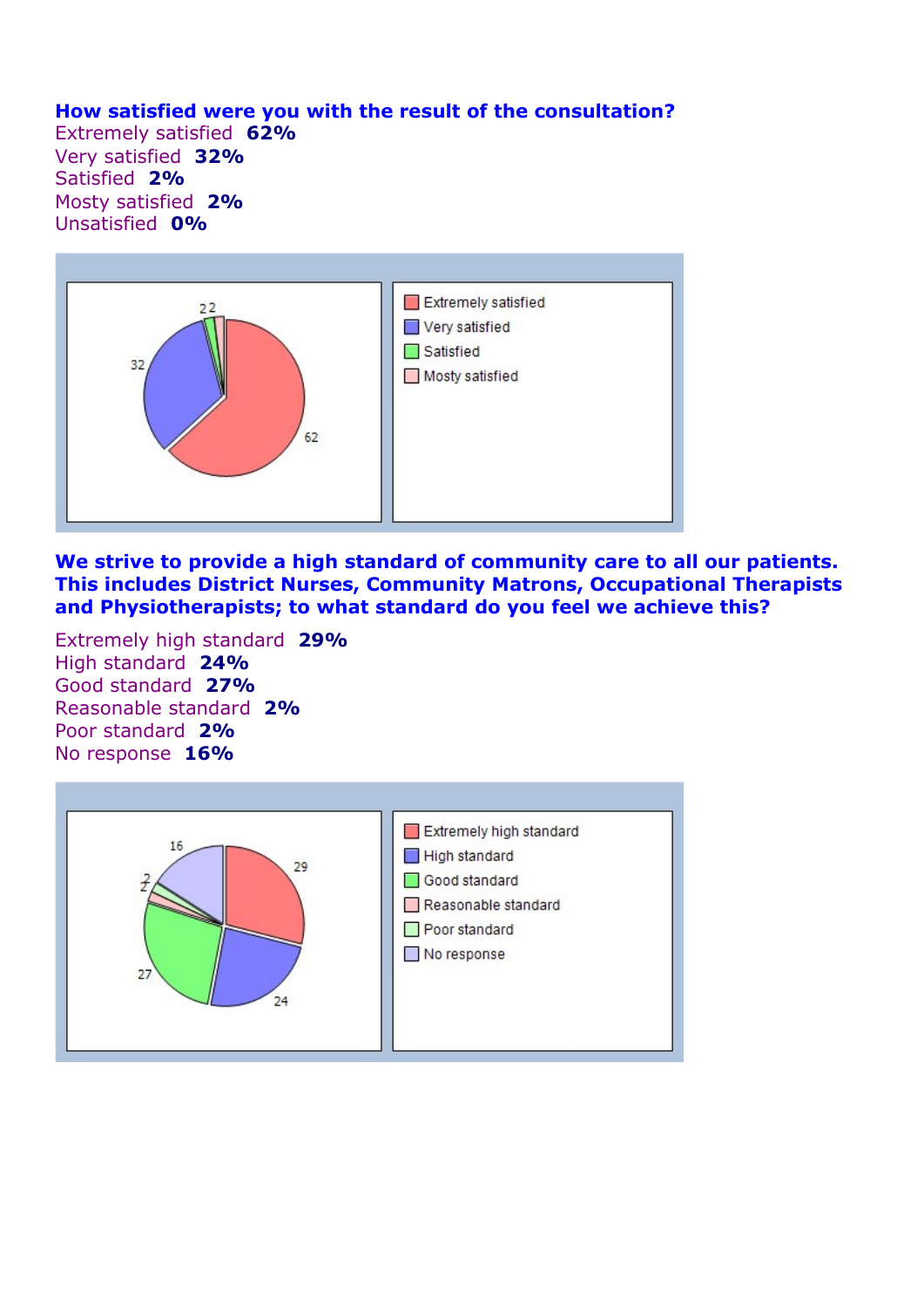## How well do you feel the GPs and clinical practice staff communicate with patients?

Extremely well 45% Very well 43% Acceptable 10% Not well **0%** Poorly 0%



## How well do you feel the non-clinical practice staff communicate with patients?

Extremely well 43% Very well 35% Acceptable 13% Not well 2% Poorly 5%

| 5              | Extremely well |
|----------------|----------------|
| $\overline{2}$ | Very well      |
| 13             | Acceptable     |
| 43             | Not well       |
| 35             | $\Box$ Poorly  |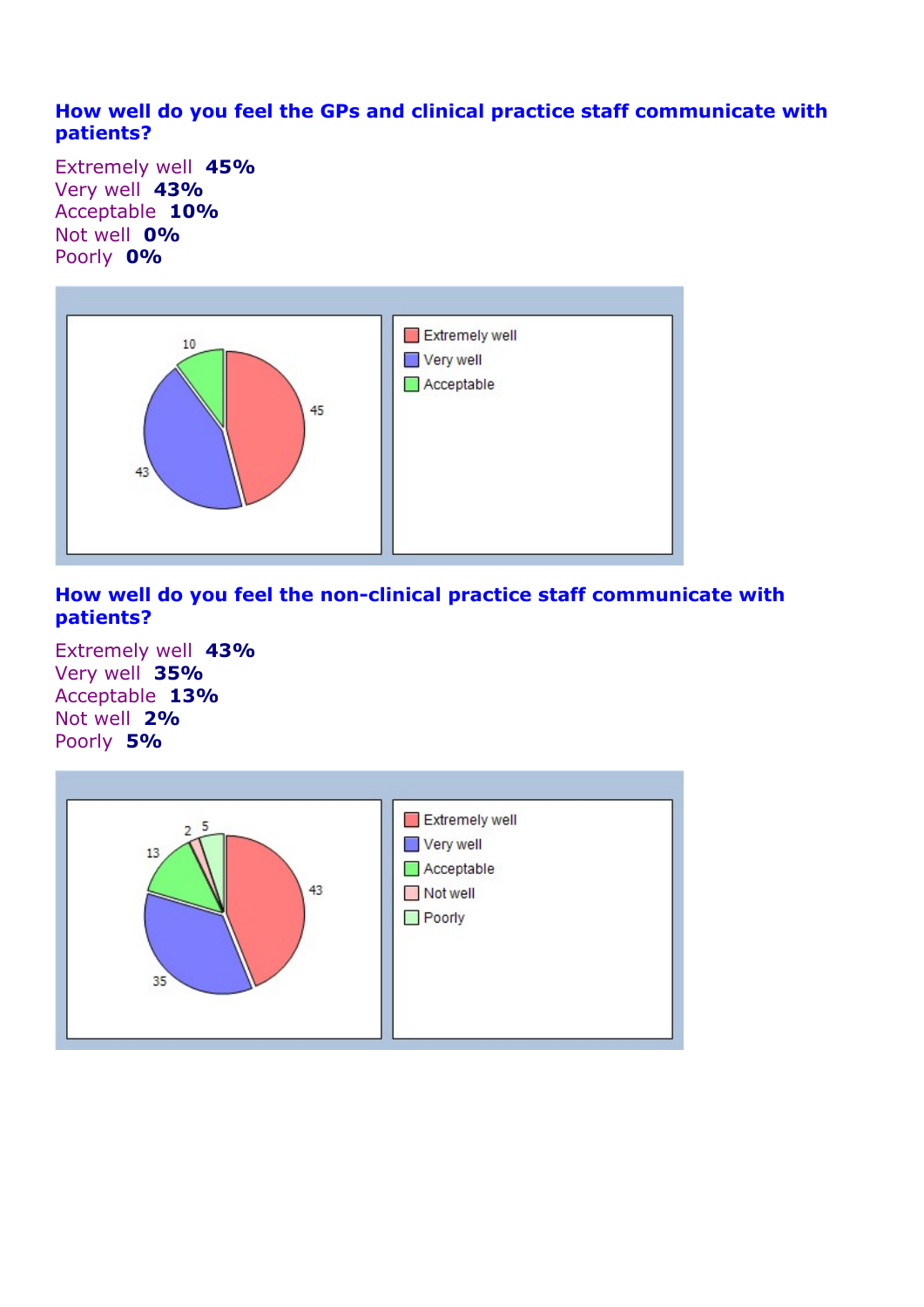## How would you rate the practice overall?

Excellent 51% Very good 35% Satisfactory 8% Unsatisfactory 2% Poor 2%



Do you feel the practice offers a wide range of both specialised clinics and medical services to cater to all our patients?

Yes 86% No 2% No response 12%

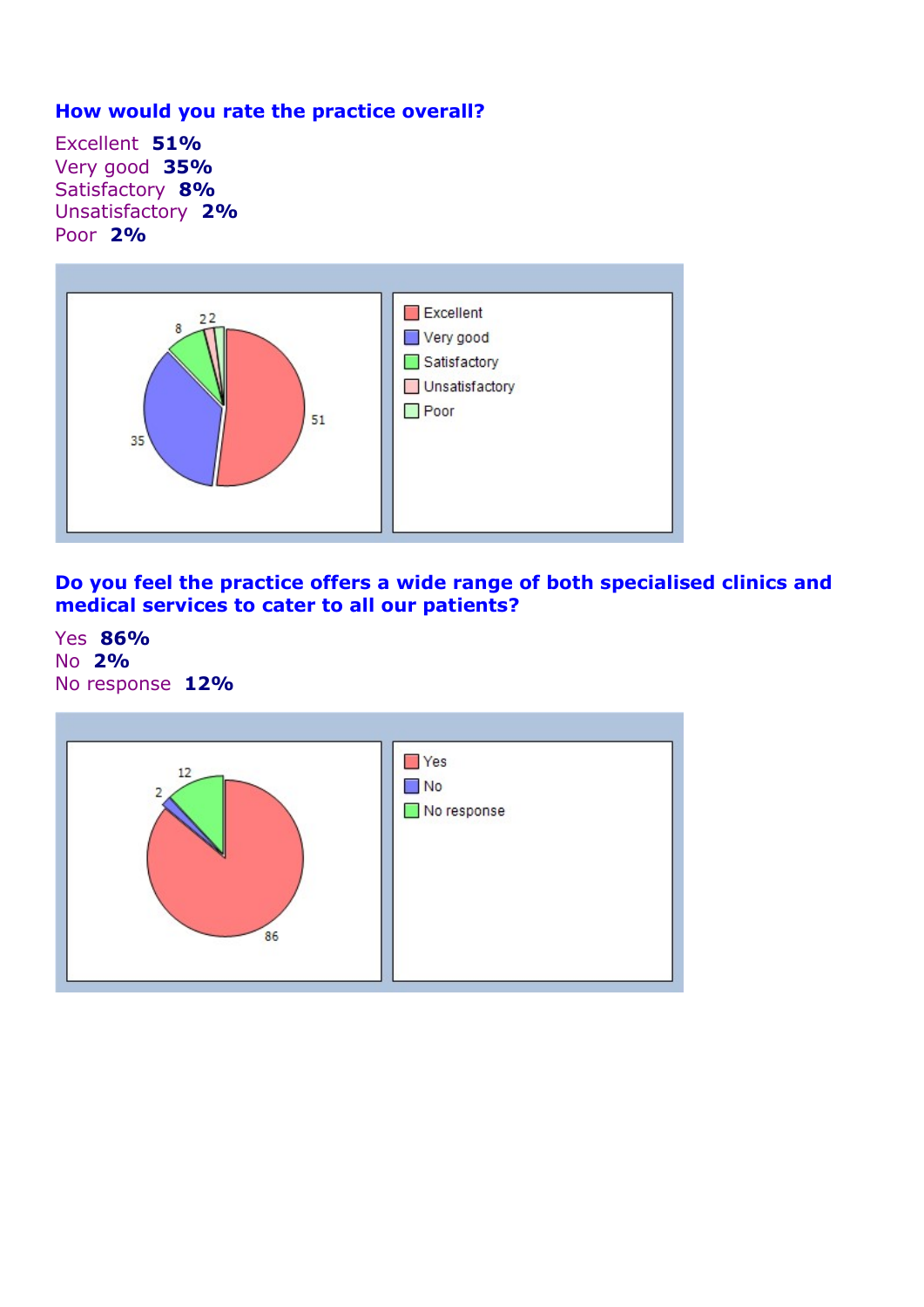Do you feel the practice keeps patients up to date on all areas of health care and the NHS through the practice website and waiting room information screen?

Yes 89% No 5% No response 6%



## Do you have any comments, concerns or suggestions for ways we could improve as a practice?

Please see attached comments page.

### Are you male or female?

Male 29% Female 70%